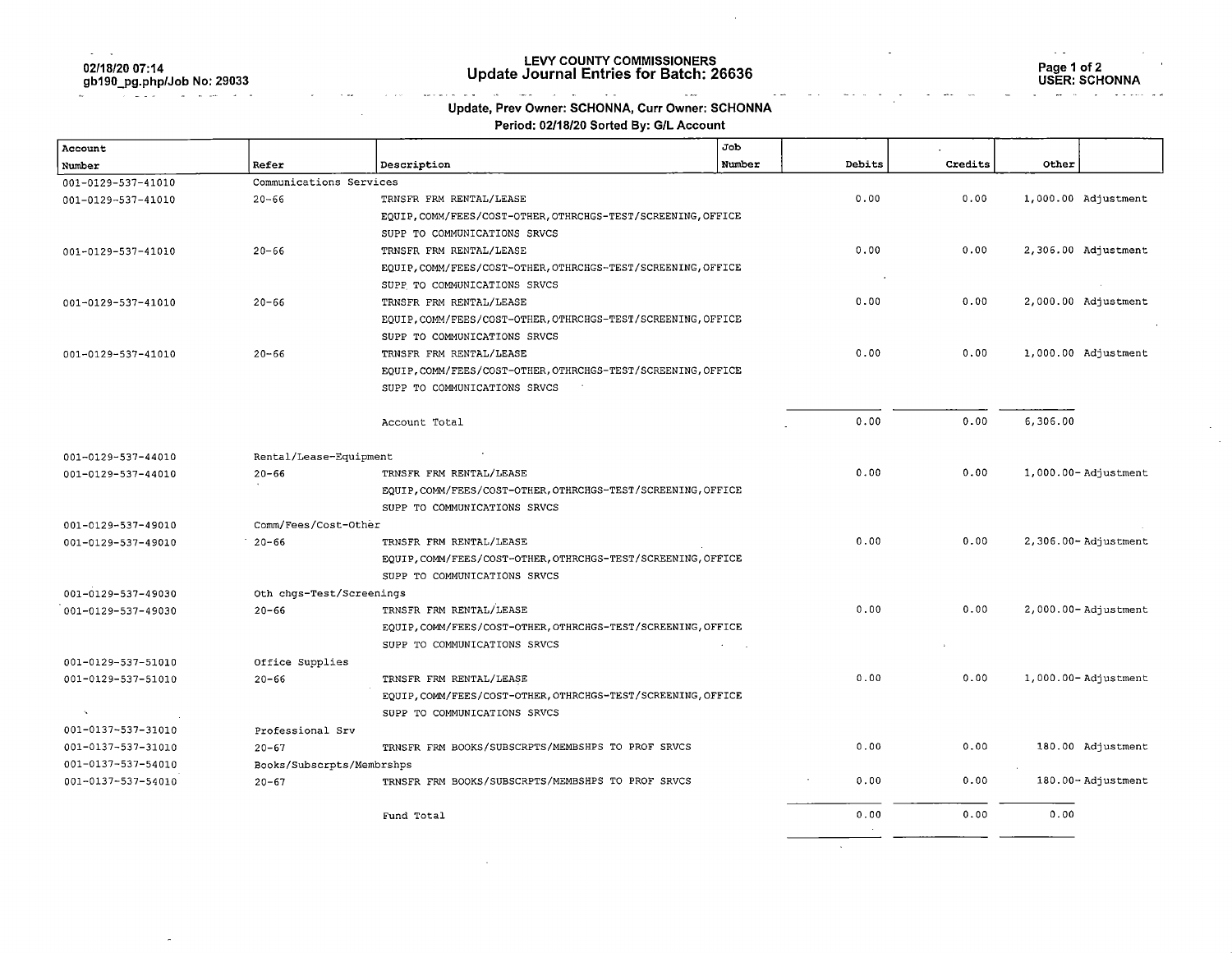02/18/20 07:14 gb190\_pg.php/Job No: 29033

#### LEVY COUNTY COMMISSIONERS Update Journal Entries for Batch: 26636

 $\sim$   $\sim$ 

المقالص العادا والداري التعريبات

### Page 2 of 2 USER: SCHONNA

### Update, Prev Owner: SCHONNA, Curr Owner: SCHONNA Period: 02/18/20 Sorted By: G/L Account

and me and an experience of the contract of the contract of the contract of the contract of the contract of the contract of the contract of the contract of the contract of the contract of the contract of the contract of th

| Account |               |             | $\sqrt{J_{\rm ob}}$ |                            |                           |                  |  |
|---------|---------------|-------------|---------------------|----------------------------|---------------------------|------------------|--|
| Number  | $\vert$ Refer | Description | Number              | ${\hbox{\texttt{Debits}}}$ | $\mbox{{\sc Credits}}$    | $\mathtt{Other}$ |  |
|         |               | Grand Total |                     | 0.00                       | 0.00                      | 0.00             |  |
|         |               |             |                     |                            | $\mathbb{Z}^{\mathbb{Z}}$ |                  |  |
|         |               |             |                     |                            |                           |                  |  |
|         |               |             |                     |                            |                           |                  |  |
|         |               |             |                     |                            |                           |                  |  |
|         |               |             |                     |                            |                           |                  |  |
|         |               |             |                     |                            |                           |                  |  |
|         |               |             |                     |                            |                           |                  |  |
|         |               |             |                     |                            |                           |                  |  |
|         |               |             |                     |                            |                           |                  |  |
|         |               |             |                     |                            |                           |                  |  |
|         |               |             |                     |                            |                           |                  |  |
|         |               |             |                     |                            |                           |                  |  |
|         |               |             |                     |                            |                           |                  |  |
|         |               |             |                     |                            |                           |                  |  |
|         |               |             |                     |                            |                           |                  |  |
|         |               |             |                     |                            |                           |                  |  |
|         |               |             |                     |                            |                           |                  |  |
|         |               |             |                     |                            |                           |                  |  |
|         |               |             |                     |                            |                           |                  |  |
|         |               |             |                     |                            |                           |                  |  |
|         |               |             |                     |                            |                           |                  |  |
|         |               |             |                     |                            |                           |                  |  |
|         |               |             |                     |                            |                           |                  |  |
|         |               |             |                     |                            |                           |                  |  |
|         |               |             |                     |                            |                           |                  |  |
|         |               |             |                     |                            |                           |                  |  |
|         |               |             |                     |                            |                           |                  |  |
|         |               |             |                     |                            |                           |                  |  |
|         |               |             |                     |                            |                           |                  |  |
|         |               |             |                     |                            |                           |                  |  |
|         |               |             |                     |                            |                           |                  |  |
|         |               |             |                     |                            |                           |                  |  |
|         |               |             |                     |                            |                           |                  |  |
|         |               |             |                     |                            |                           |                  |  |
|         |               |             |                     |                            |                           |                  |  |
|         |               |             |                     |                            |                           |                  |  |
|         |               |             |                     |                            |                           |                  |  |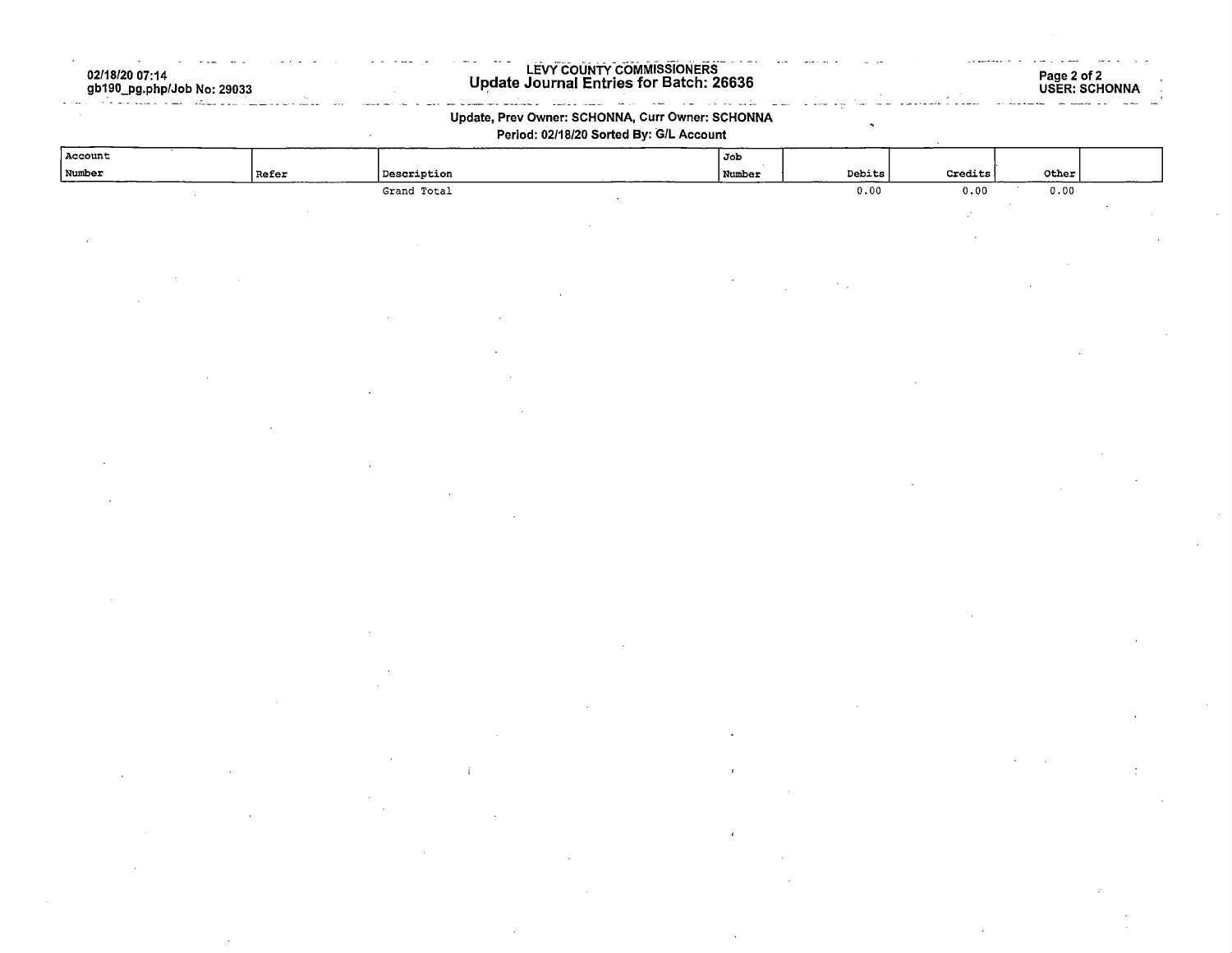FINANCE ONLY - BA# 20-66

# LEVY BOCC BUDGET AMENDMENT FORM

Email to. LEVYFINANCE@LEVYCLERK.COM

|                                                                  |                                                                                         | One-Time or Recurring? |
|------------------------------------------------------------------|-----------------------------------------------------------------------------------------|------------------------|
| Requesting<br>Department / Office:                               | 0129 CO AGENT                                                                           | One-time.              |
|                                                                  | 74 William<br>그 그 집 없습니                                                                 |                        |
| Explanation /<br>Description:                                    | move money from 44010, 49010, 49030, 51010 to 41010 Communications Serv/<br>총 포글 1세 - H |                        |
|                                                                  |                                                                                         | <b>Grant Match?</b>    |
| <b>SOURCE of Funds</b><br>and Required<br><b>APPROVAL</b> level: |                                                                                         |                        |
|                                                                  | NOTE: ALL COMMITMENTS RECURRING MULTIPLE FISCAL YEARS REQUIRE BOCC APPROVAL             | Approved?              |
| <b>BOCC Meeting Date</b><br>(if Necessary)                       |                                                                                         |                        |

| Rental/Lease-Equipment<br>(1,000)<br>001-0129-537-44010<br>1,000<br><b>Communications Services</b><br>(2,306)<br>Comm/Fees/Cost-Other<br>-2,306<br>001-0129-537-41010<br><b>Communications Services</b><br>(2,000)<br>Oth Chgs-Test/Screening<br>2,000<br>Communications Services<br>(1,000)<br>Office Supplies<br>1,000<br>Communicaitons Services<br>Ņ<br>Net Increase (Decrease) in USES:<br>$\sim$<br>CJ1<br>ADDITIONAL REVENUES/SOURCES ONLY IN THIS SECTION:<br>Increase (Decrease)<br>Description<br><b>Account Number</b><br>Net Increase (Decrease) in SOURCES: \$<br><b>DOES BUDGET AMENDMENT BALANCE?</b><br>YES<br>DEPARTMENT<br>HEAD: | <b>Account Number</b> | BUDGET AMENDMENT DETAIL<br>Description | Increase (Decrease) |
|----------------------------------------------------------------------------------------------------------------------------------------------------------------------------------------------------------------------------------------------------------------------------------------------------------------------------------------------------------------------------------------------------------------------------------------------------------------------------------------------------------------------------------------------------------------------------------------------------------------------------------------------------|-----------------------|----------------------------------------|---------------------|
|                                                                                                                                                                                                                                                                                                                                                                                                                                                                                                                                                                                                                                                    |                       |                                        |                     |
|                                                                                                                                                                                                                                                                                                                                                                                                                                                                                                                                                                                                                                                    | 001-0129-537-41010    |                                        |                     |
|                                                                                                                                                                                                                                                                                                                                                                                                                                                                                                                                                                                                                                                    |                       |                                        |                     |
|                                                                                                                                                                                                                                                                                                                                                                                                                                                                                                                                                                                                                                                    | 001-0129-537-49010    |                                        |                     |
|                                                                                                                                                                                                                                                                                                                                                                                                                                                                                                                                                                                                                                                    |                       |                                        |                     |
|                                                                                                                                                                                                                                                                                                                                                                                                                                                                                                                                                                                                                                                    |                       |                                        |                     |
|                                                                                                                                                                                                                                                                                                                                                                                                                                                                                                                                                                                                                                                    | 001-0129-537-49030    |                                        |                     |
|                                                                                                                                                                                                                                                                                                                                                                                                                                                                                                                                                                                                                                                    | 001-0129-537-41010    |                                        |                     |
|                                                                                                                                                                                                                                                                                                                                                                                                                                                                                                                                                                                                                                                    |                       |                                        |                     |
|                                                                                                                                                                                                                                                                                                                                                                                                                                                                                                                                                                                                                                                    | 001-0129-537-51010    |                                        |                     |
|                                                                                                                                                                                                                                                                                                                                                                                                                                                                                                                                                                                                                                                    | 001-0129-537-41010    |                                        |                     |
|                                                                                                                                                                                                                                                                                                                                                                                                                                                                                                                                                                                                                                                    |                       |                                        |                     |
|                                                                                                                                                                                                                                                                                                                                                                                                                                                                                                                                                                                                                                                    |                       |                                        |                     |
|                                                                                                                                                                                                                                                                                                                                                                                                                                                                                                                                                                                                                                                    |                       |                                        |                     |
|                                                                                                                                                                                                                                                                                                                                                                                                                                                                                                                                                                                                                                                    |                       |                                        |                     |
|                                                                                                                                                                                                                                                                                                                                                                                                                                                                                                                                                                                                                                                    |                       |                                        |                     |
|                                                                                                                                                                                                                                                                                                                                                                                                                                                                                                                                                                                                                                                    |                       |                                        |                     |
|                                                                                                                                                                                                                                                                                                                                                                                                                                                                                                                                                                                                                                                    |                       |                                        |                     |
|                                                                                                                                                                                                                                                                                                                                                                                                                                                                                                                                                                                                                                                    |                       |                                        |                     |
|                                                                                                                                                                                                                                                                                                                                                                                                                                                                                                                                                                                                                                                    |                       |                                        |                     |
|                                                                                                                                                                                                                                                                                                                                                                                                                                                                                                                                                                                                                                                    |                       |                                        |                     |
|                                                                                                                                                                                                                                                                                                                                                                                                                                                                                                                                                                                                                                                    |                       |                                        |                     |
|                                                                                                                                                                                                                                                                                                                                                                                                                                                                                                                                                                                                                                                    |                       |                                        |                     |
|                                                                                                                                                                                                                                                                                                                                                                                                                                                                                                                                                                                                                                                    |                       |                                        |                     |
|                                                                                                                                                                                                                                                                                                                                                                                                                                                                                                                                                                                                                                                    |                       |                                        |                     |
|                                                                                                                                                                                                                                                                                                                                                                                                                                                                                                                                                                                                                                                    |                       |                                        |                     |
|                                                                                                                                                                                                                                                                                                                                                                                                                                                                                                                                                                                                                                                    |                       |                                        |                     |
|                                                                                                                                                                                                                                                                                                                                                                                                                                                                                                                                                                                                                                                    |                       |                                        |                     |
|                                                                                                                                                                                                                                                                                                                                                                                                                                                                                                                                                                                                                                                    |                       |                                        |                     |
|                                                                                                                                                                                                                                                                                                                                                                                                                                                                                                                                                                                                                                                    |                       |                                        |                     |
|                                                                                                                                                                                                                                                                                                                                                                                                                                                                                                                                                                                                                                                    |                       |                                        |                     |
|                                                                                                                                                                                                                                                                                                                                                                                                                                                                                                                                                                                                                                                    |                       |                                        |                     |
|                                                                                                                                                                                                                                                                                                                                                                                                                                                                                                                                                                                                                                                    |                       |                                        |                     |

COUNTY

OFFICER

 $\bar{z}$ 

COORDINATOR:

CLERK OR FINANCE

 $\mathcal{A}$ 

T **GATES**  $\mathbb{F}$  $\mathbb{T}$ 

 $\mathcal{U}_{\sigma}$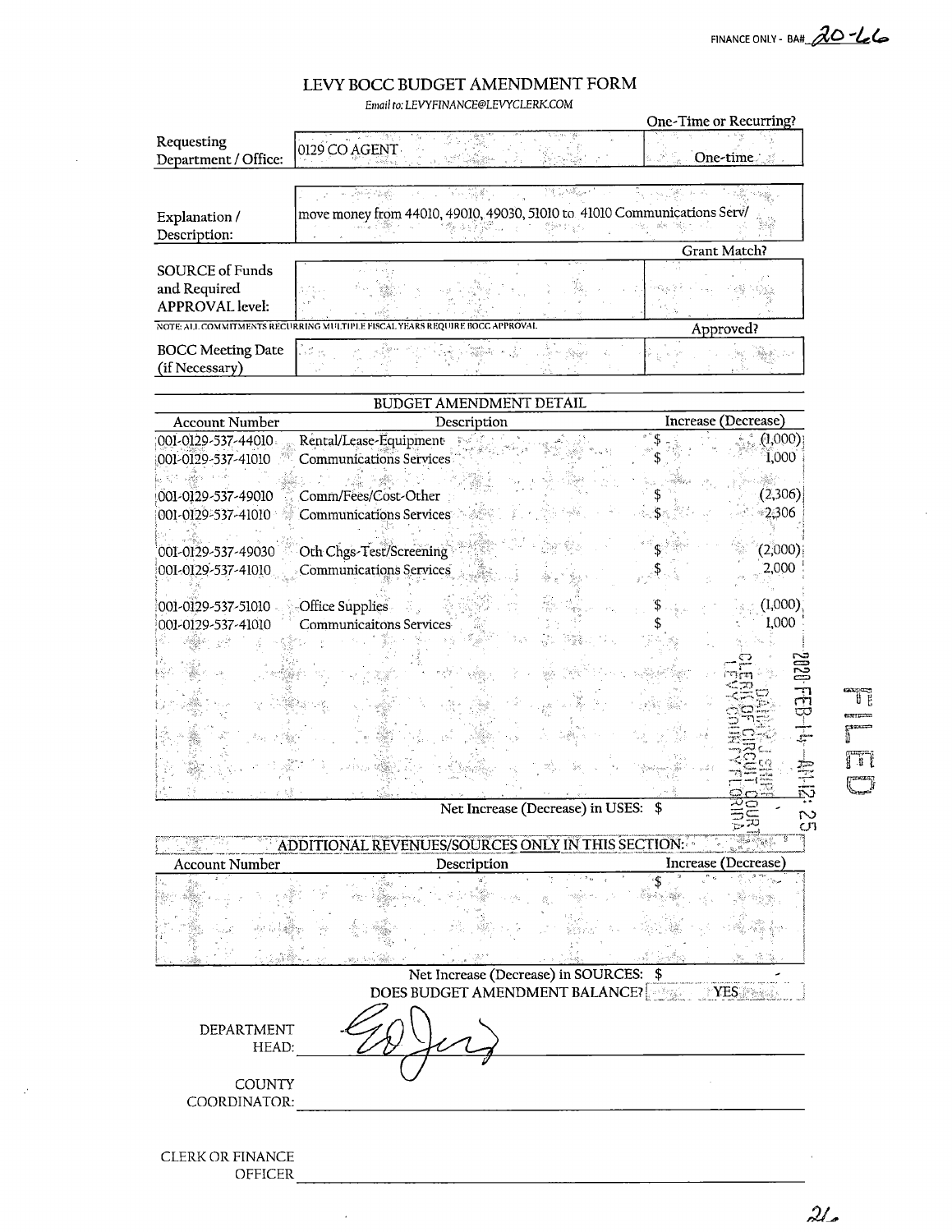FINANCE ONLY - BA# 20

### LEVY BOCC BUDGET AMENDMENT FORM Email to: LEVYFINANCE@LEVYCLERK.COM

 $\mathfrak{F}^{\vee}$ 

 $\mathbb{R}^2$ 

 $\ddot{\phantom{a}}$ 

|                                                           |                                                                                        | One-Time or Recurring? |
|-----------------------------------------------------------|----------------------------------------------------------------------------------------|------------------------|
| Requesting<br>Department / Office:                        | 0137 SOÏL & WATER                                                                      | One-time               |
| Explanation/<br>Description:                              | Decrease funds from one line item in order to increase funds in another line item.     |                        |
|                                                           |                                                                                        |                        |
|                                                           |                                                                                        | <b>Grant Match?</b>    |
| SOURCE of Funds<br>and Required<br><b>APPROVAL</b> level: | Reducing Expenses (Inter-Department) - Dept Head(s)<br>AND County Coordinator Approval |                        |
|                                                           |                                                                                        | NO.                    |
|                                                           | NOTE: ALL COMMITMENTS RECURRING MULTIPLE FISCAL YEARS REQUIRE BOCC APPROVAL            | Approved?              |
| <b>BOCC Meeting Date</b><br>(if Necessary)                |                                                                                        |                        |

|                       | BUDGET AMENDMENT DETAIL                                     |                                           |                     |
|-----------------------|-------------------------------------------------------------|-------------------------------------------|---------------------|
| <b>Account Number</b> | Description                                                 |                                           | Increase (Decrease) |
| 001-0137-537-54010    | Books/Subscrpts/Membershps                                  |                                           | \$<br>(180)         |
| 001-0137-537-31010    | Prof Svcs                                                   |                                           | 180                 |
|                       | $\mathcal{A}(\mathcal{A})$ , and $\mathcal{A}(\mathcal{A})$ |                                           |                     |
|                       |                                                             |                                           |                     |
|                       |                                                             |                                           |                     |
|                       |                                                             |                                           |                     |
|                       |                                                             | in 1970.<br>Seri                          |                     |
|                       |                                                             |                                           |                     |
|                       | <b>Contract</b><br>in Fig.                                  |                                           |                     |
|                       |                                                             |                                           |                     |
|                       |                                                             |                                           |                     |
|                       |                                                             |                                           |                     |
|                       |                                                             | $\mathcal{A}_{\mathcal{A}}^{\mathcal{A}}$ |                     |
|                       |                                                             |                                           |                     |
|                       |                                                             |                                           |                     |
|                       |                                                             |                                           |                     |
|                       |                                                             |                                           |                     |
|                       |                                                             |                                           |                     |

Net Increase (Decrease) in USES; \$

| <b>Account Number</b> | Description                    |                                        | Increase (Decrease) |  |
|-----------------------|--------------------------------|----------------------------------------|---------------------|--|
|                       |                                |                                        |                     |  |
|                       |                                |                                        |                     |  |
|                       | DOES BUDGET AMENDMENT BALANCE? | Net Increase (Decrease) in SOURCES: \$ | YES                 |  |

| HEAD:                              |  |
|------------------------------------|--|
| <b>COUNTY</b><br>COORDINATOR:      |  |
|                                    |  |
| CLERK OR FINANCE<br><b>OFFICER</b> |  |